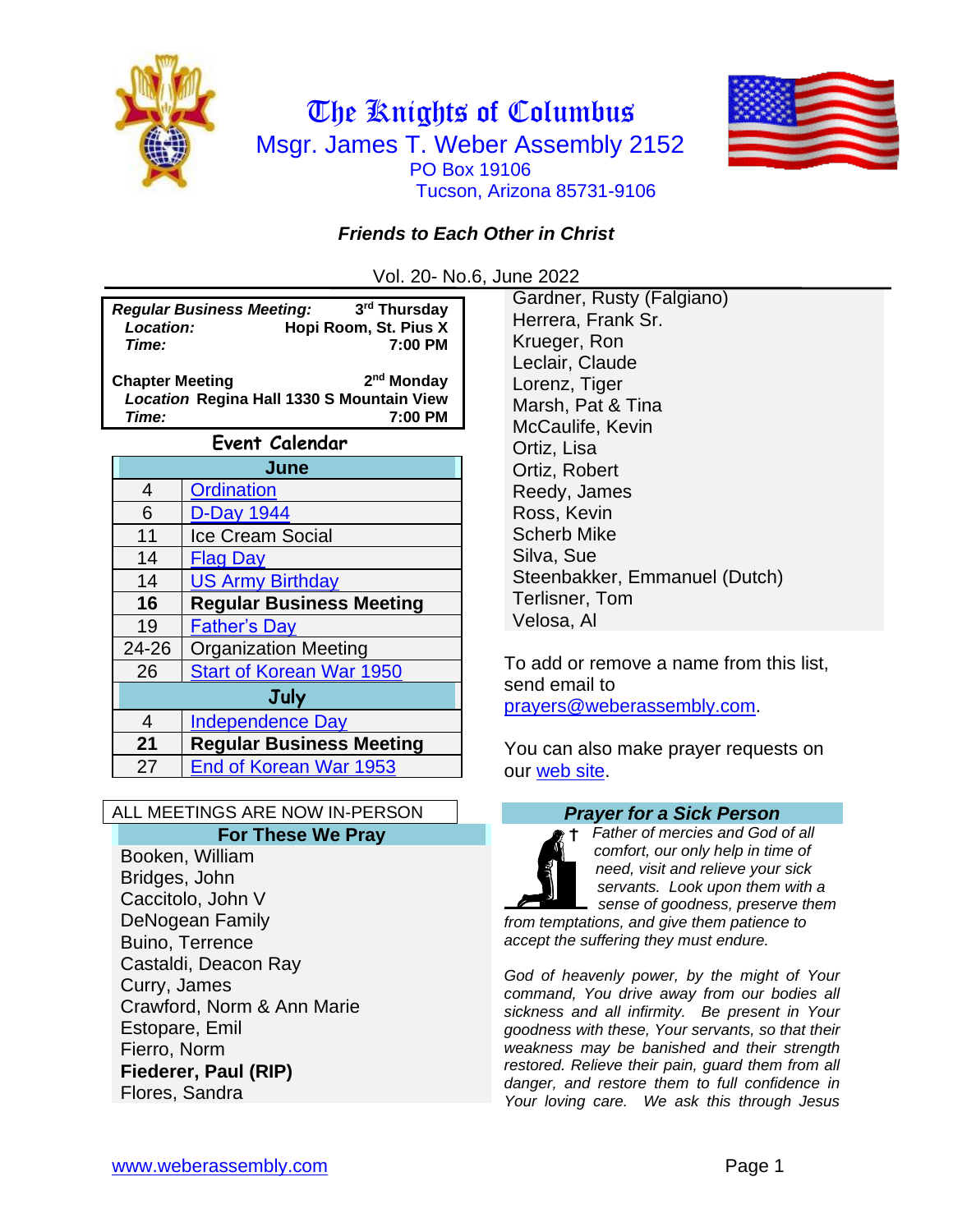



## *Friends to Each Other in Christ*

June *Christ our Lord. AMEN.*

*Our departed Sir Knights are memorialized on our [web site :Sir Knights](http://www.weberassembly.com/) in Memoriam,*

#### **Faithful Navigator's Corner**



Dear Sir Knights,

I pray everyone is staying safe and healthy and had an enjoyable Memorial Day.

It was good to see that our country is getting back into our pre Covid activities. Although the All Faiths Cemetery did not have their Memorial Day mass, there was one at Holy Hope Cemetery. Both VA Cemeteries (Marana and Sierra Vista) held memorial day events as well.

The concerts in the parks (Udall and Reid) have resumed and were well attended. It made this memorial day much more enjoyable and helped me appreciate the significant sacrifice that those who died serving our country made so that we could enjoy ourselves in this country. Although our country is not perfect and we still have significant issues to resolve, God truly has blessed America.

This will also be the first time since Covid that we will be able to do an inperson Ice Cream Social at the VA. They still have substantial restrictions due to the risk factors of their population, but we will get to spend an hour bringing cheer to our veterans living there.

May God bless you and your family and may you all have a wonderful summer, SK Dan Pinda

*Dan Pinda* Faithful Navigator 520-298-6706 [drpinda@q.com](mailto:drpinda@q.com)

### **JUNE MEETING LOCATION**

June 16 Business Meeting will be held at St Joseph's in their Hall. St Pius X is unavailable to us that week due to Vacation Bible School.

#### **In Memoriam**

We regret to announce the passing of SK Paul M. Fiederer. He entered into eternal life on May 17, 2022 at the age of 96.

Visitation and Mass of the Resurrection were on May 24, 2022 at St. Cyril of Alexandria Catholic Church and he was laid to rest in Our Lady of the Desert cemetery.

#### **Officer Elections NEW!**

Our annual election of assembly officers will take place in June. We are doing something new this year. We will use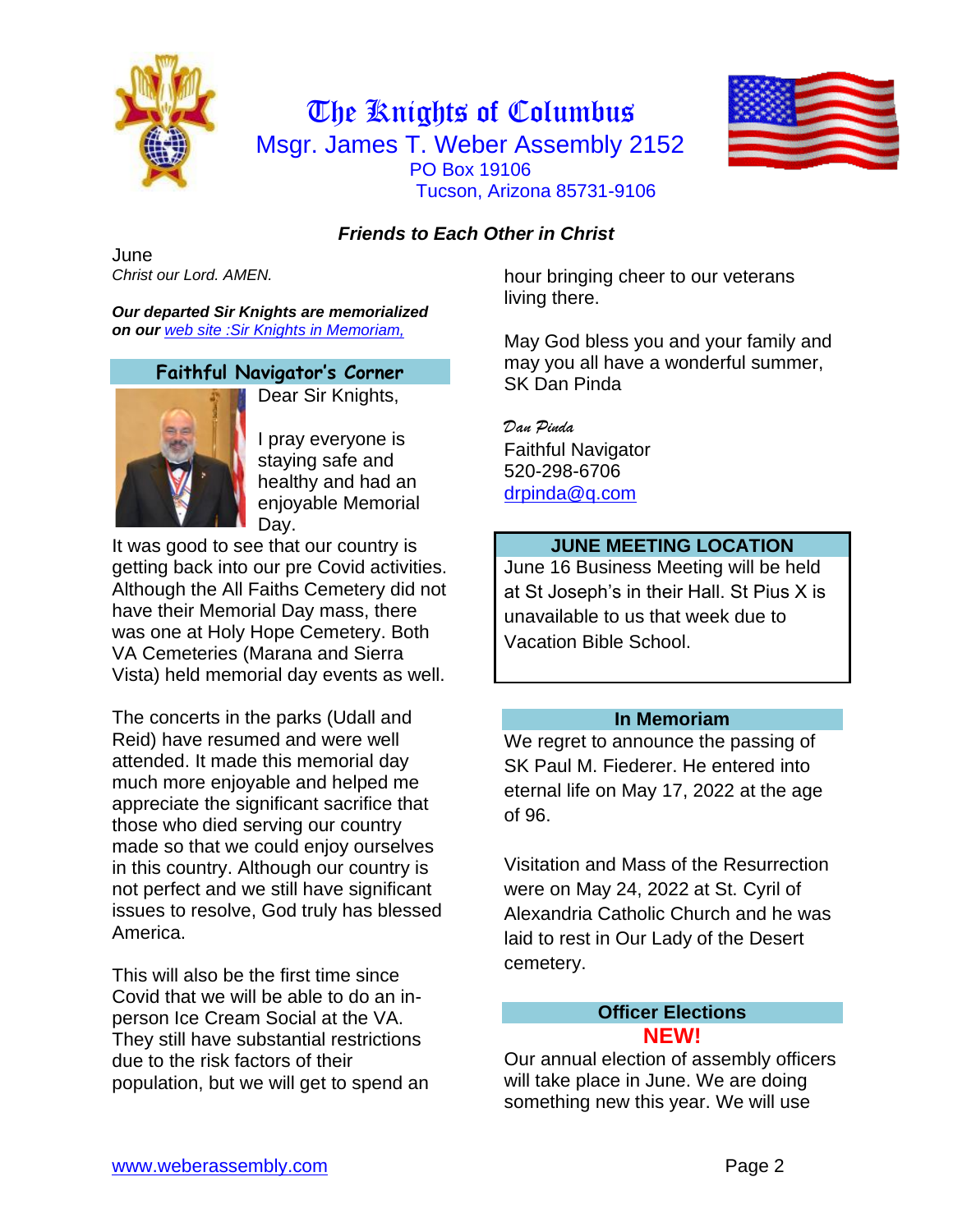



### *Friends to Each Other in Christ*

June

the Officer Nomination and Election tools provided by UKnights on our web site.

The tool is open NOW for nominations. We plan to open the tool for Elections on June 13 and close it on June 15.

To recommend/nominate someone for office, go to our web site [www.weberassembly.com](http://www.weberassembly.com/) and click on the Members Only link found on the left side menu. You will need your membership number found on your membership card. If you can't find yours, email me at [skpeter@cox.net.](mailto:skpeter@cox.net)

You will see a red box with NOMINATE ASSEMBLY OFFICERS. Click the yellow button to make your nominations.

You will a list of all electable offices on the left and a drop-down list of assembly members on the right. Make your selections by clicking on the names, the finish by clicking the SUBMIT NOMINATIONS button at the bottom. You can return here and add or change your nominations. You can nominate more than one person for an office. You may nominate yourself.



Congratulations to these Sir Knights celebrating birthdays this month.

| June                            |      |  |
|---------------------------------|------|--|
| <b>Grantley H Pieper</b>        | 6/2  |  |
| <b>Robert L Martinez</b>        | 6/7  |  |
| <b>Richard T Poirer</b>         | 6/8  |  |
| <b>James D Reedy</b>            | 6/9  |  |
| <b>Sam E Haim</b>               | 6/14 |  |
| <b>Henry K Zipf</b>             | 6/15 |  |
| <b>Ted A Burgos-Destephanis</b> | 6/16 |  |
| <b>Michael Cruz</b>             | 6/18 |  |
| <b>John S Bridges III</b>       | 6/20 |  |
| <b>Ralph G Denogean</b>         | 6/21 |  |
| <b>Peter N Karculias</b>        | 6/22 |  |
| <b>John M Posey</b>             | 6/27 |  |
| <b>Javier E Enriquez</b>        | 6/28 |  |

#### **Service Recognition**

Congratulations to these members on reaching service milestones

> **Fifteen Years** John Bridges III William D Woodruff

#### **Ten Years** Celestino Martinez

Grantley H Pieper

#### **Ice Cream Social**

It looks like we will be able to hold our annual Ice Cream Social at the Arizona Veterans home on Saturday June 11. 202, 2 -3 PM with setup at 1:30 PM.

**Requirements: All Sir Knights and Family participating must have a copy of**